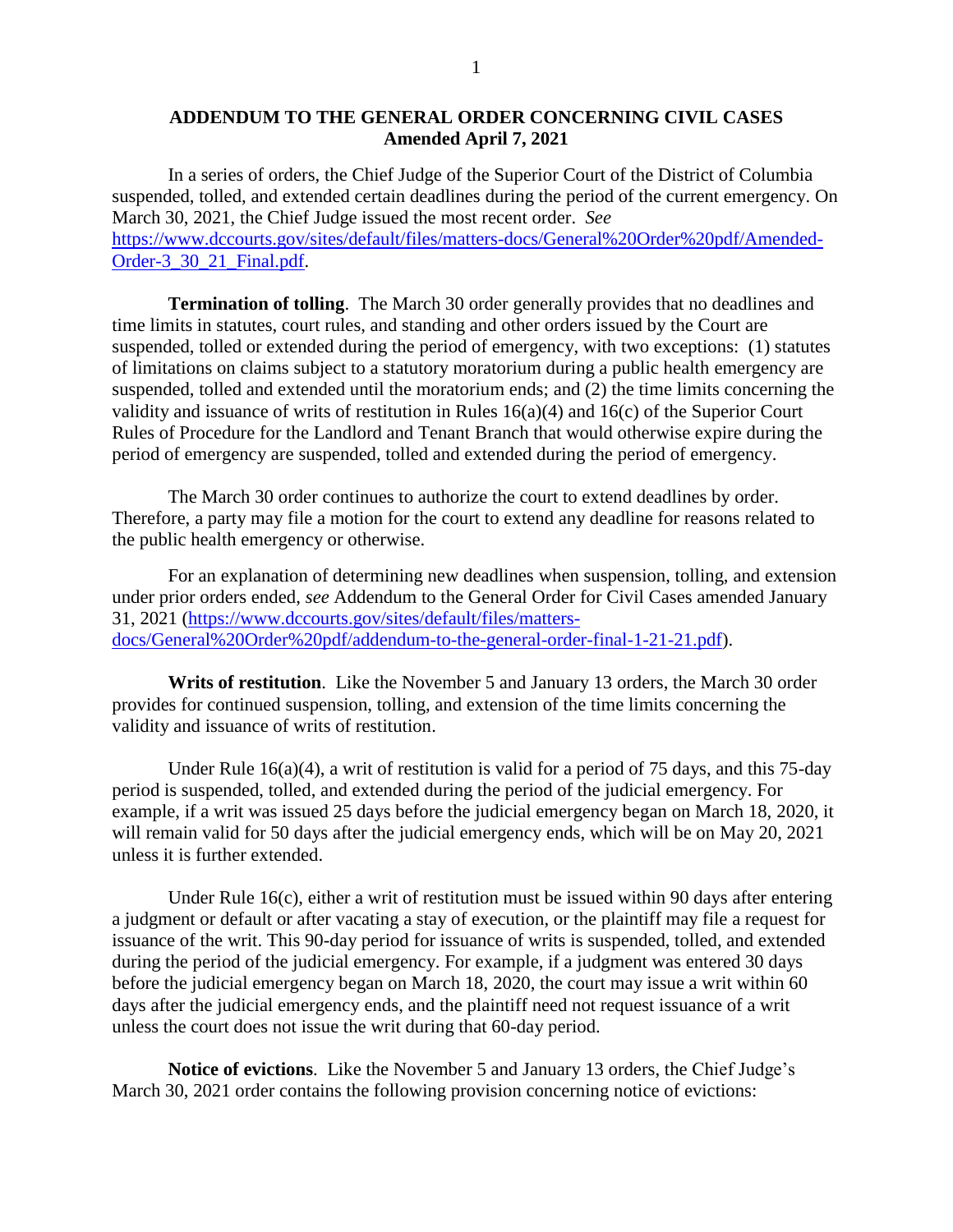Because (1) the Court has inherent authority to ensure that judgments for possession and writs of restitution are executed in a fair and orderly way, (2) the fair and orderly execution of writs of restitution requires landlords to provide reasonable notice of the rescheduled date when an eviction was postponed for a substantial period due to a public health emergency and not for a short period due to temperature or precipitation, and (3) it would not impose an unreasonable or undue burden on landlords to provide notice of the rescheduled date consistent with the terms of D.C. Code § 42-3505.01a, any landlord shall, when an eviction that had been scheduled on or after March 16, 2020 is rescheduled after the statutory stay on evictions ends, send a notice that complies with the requirements of D.C. Code § 42-3505.01a at least 21 days before the date on which the eviction is rescheduled

This provision affects landlords and tenants in cases where a landlord provided the notice required by D.C. Code § 42-3505.01a at least 21 days before an eviction that was scheduled on or after March 16, 2020 and that was postponed due to the public health emergency. This provision requires landlords in these cases to provide a second notice that complies with § 42- 3505.01a if the landlord reschedules the eviction after the period of the public health emergency ends.

**Protective orders**. Like the Chief Judge's prior orders, the March 30 order contains a provision relating to protective orders, including information about making payments to the Court. Unlike the prior orders, the March 30 order does not provide for payments by tenants directly to landlords. Protective order payments should made to the Court.

**Debt collection cases**. The General Order Regarding Debt Collection Cases issued on May 7, 2020 specifically addresses deadlines in administratively-designated collection cases that are filed or pending during the period of the public health emergency declared by the Mayor and for 60 days after its conclusion. *See* [https://www.dccourts.gov/sites/default/files/matters](https://www.dccourts.gov/sites/default/files/matters-docs/General%20Order%20pdf/Collection-Case-General-Order.pdf)[docs/General%20Order%20pdf/Collection-Case-General-Order.pdf](https://www.dccourts.gov/sites/default/files/matters-docs/General%20Order%20pdf/Collection-Case-General-Order.pdf)*.* This order provides that, unless otherwise ordered by the Court, all deadlines and time limits in statutes, court rules, and standing and other orders, including statutes of limitation and service of process deadlines, that would otherwise expire during this period are tolled during this period. The General Order implements statutory restrictions on debt collection activities until 60 days after the end of the public health emergency declared by the Mayor; the Mayor has extended the public health emergency to at least May 20, 2021.

The cases on the calendar commonly referred to as the debt collection calendar includes cases that are subject to statutory restrictions on debt collection activities and cases that are not subject to these restrictions. The Civil Division is not scheduling hearings in any case on the debt collection calendar unless a party files a motion explaining why the statutory restrictions do not apply. The Civil Division is scheduling hearings in cases involving insurance subrogation, which are not subject to these statutory restrictions.

**Mortgage foreclosure cases**. The General Order Regarding Residential Mortgage Foreclosure Cases issued on July 2, 2020 addresses the administration of mortgage foreclosure